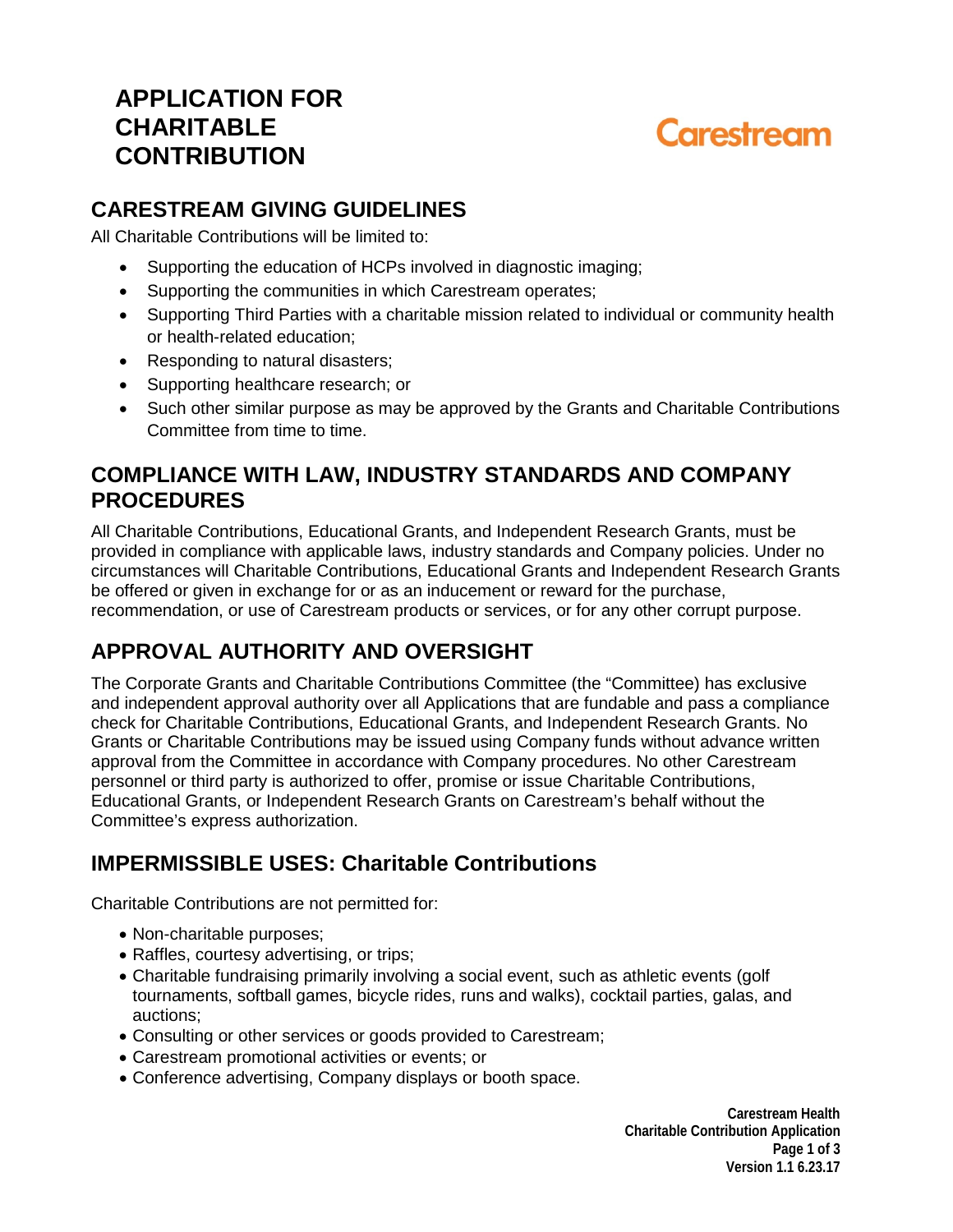**Please submit the completed form below to** *WW-Grants-Charity@Carestream.com***. Please include any questions and/or comments in the body of the email. An acknowledgement letter will be sent upon receipt of application.** 



#### **APPLICATION FOR CARESTREAM HEALTH CHARITABLE CONTRIBUTION**

#### *REQUESTOR INFORMATION*

| Full Name:      |                                                                                                                     |            |                                                                                   |                    |
|-----------------|---------------------------------------------------------------------------------------------------------------------|------------|-----------------------------------------------------------------------------------|--------------------|
|                 | Last                                                                                                                |            | First                                                                             | M.I.               |
| Position/Title: |                                                                                                                     | Company or |                                                                                   |                    |
| Address:        | <b>Street Address</b>                                                                                               |            |                                                                                   | Suite/Floor/Room # |
|                 | City                                                                                                                | Province   | State/Country                                                                     | Postal Code        |
| Office Phone:   | <u> 1980 - Johann Barbara, martin amerikan basar dan basa dan basa dan basa dan basa dan basa dan basa dan basa</u> |            |                                                                                   |                    |
| Email:          |                                                                                                                     |            |                                                                                   |                    |
| Gov't/Tax ID:   |                                                                                                                     |            | (France Only):                                                                    |                    |
|                 |                                                                                                                     |            |                                                                                   |                    |
|                 |                                                                                                                     |            | Carestream Primary Contact (if none, put N/A): __________________________________ |                    |
|                 | Amount Requested: National Amount Requested:                                                                        |            |                                                                                   |                    |
|                 | Deadline for Receipt of Funding Request: __________                                                                 |            |                                                                                   |                    |

## *REQUIRED DOCUMENTATION*

Provide a brief description of the activity for which the charitable contribution will be used:

#### *ELIGIBILITY QUESTIONNAIRE*

| 1) | The requested charitable contribution is intended to be used solely for charitable purposes? |           |
|----|----------------------------------------------------------------------------------------------|-----------|
|    | $\Box$ Yes                                                                                   | $\Box$ No |

2) Are you or one of your parent or sister organizations currently doing business with Carestream, or have an open tender for which Carestream has placed a bid?

> **Carestream Health Charitable Contribution Application Page 2 of 3 Version 1.1 6.23.17**